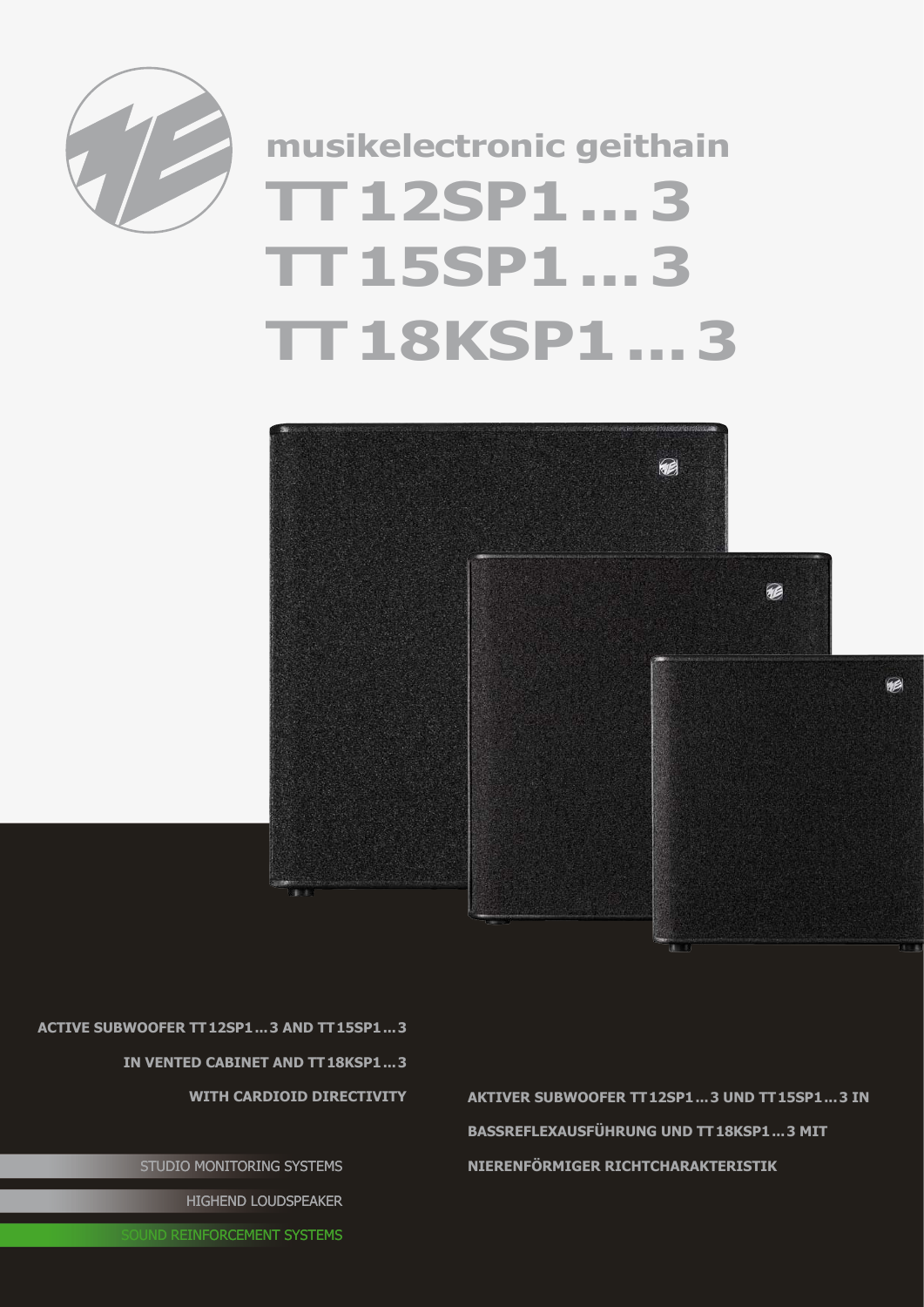The active bass reinforcement systems TT12SP1...3,<br>
TT15SP1...3 and TT18KSP1...3 extend the lowfrequency transmission range of our TS series speakers by more than an octave. Depending on the application and the required maximum level, there are three different models to choose from. Beginning with the compact 12- and 15-inch bass reflex systems to the high power subwoofer with 18-inch long-throw driver and cardioid technology, the devices harmonize perfectly with our mid top cabinets from the TS series, both technically and visually. High dynamics and low distortions characterize these systems. In addition to the technical advantages of the subwoofers from ME Geithain all units feature a sturdy cabinet made of ply hardwood, impact-resistant polyurethane-based coating, lateral pocket handles and a M20 top hat fitting for attaching an adjustable pole.

The configurable active filters and integrated power amplifiers eliminate the need for a speaker management system or additional amplifiers, as the TT...SP series subwoofers provide additional integrated amplifiers for driving passive mid top cabinets. Using active top cabinets of the TS series is also possible. The power amplifiers are available in three variants. A version with stereo input (TT...SP2) for small 2.1 systems, a mono variant (TT...SP1) for larger applications and a subwoofer variant (TT...SP3) to support active tops. The amplifier of the mono version (TT...SP1) is able to drive a second passive sub and a mid top cabinet with up to 1,000W.

The front is secured against damage optically neutral by a perforated steel grille fronted by acoustic foam.

**D**ie aktiven Beschallungs-Basslautsprecher<br>
TT12SP1...3, TT15SP1...3 und TT18KSP1...3 erweitern den Tieftonübertragungsbereich unserer Topteile um mehr als eine Oktave. Je nach Anwendungsfall und benötigtem Maximalpegel stehen drei verschiedene Modelle zur Auswahl. Vom kompakten 12- und 15-Zoll-Bassreflexsystem bis hin zum Hochleistungssubwoofer mit 18-Zoll-Langhubtreiber und Bassnieren-Technologie harmonieren die Geräte technisch und optisch hervorragend mit unseren Topteilen aus der TS-Serie. Hohe Grenzdynamik und Verzerrungsarmut zeichnen diese Systeme aus. Neben den technischen Vorzügen der Subwoofer aus dem Hause Geithain eint alle Geräte ein robustes Gehäuse aus mehrfach verleimten Multiplexhartholz, schlagfestem Lack auf Polyurethan-Basis, seitlich eingelassenen Griffen und ein M20-Gewindeflansch zur Anbringung eines Stativrohres.

Dank der konfigurierbaren aktiven Filter und den integrierten Leistungsverstärkern wird zum Betrieb weder ein Lautsprechermanagementsystem noch zusätzliche Verstärker benötigt, denn die Subwoofer der TT...SP Serie bieten zusätzliche integrierte Verstärker zum Betrieb von passiven Topteilen. Auch die Nutzung mit aktiven Topteilen der TS-Serie ist möglich. Der Leistungsverstärker kann in drei Varianten angeboten werden. Eine Variante mit Stereoeingang (TT...SP2) für kleine 2.1-Systeme, eine Monovariante (TT...SP1) für größere Applikationen und eine Subwoofer-Variante (TT...SP3) zur Unterstützung aktiver Topteile. Bei der Monovariante (TT...SP1) lässt sich aus dem Verstärker ein zweiter passiver Bass und ein Topteil mit bis zu 1.000W versorgen.

Die Front wird gegen Beschädigung, optisch neutral, von einem Stahllochblech mit vorgesetztem Akustikschaum

晒 **BB** 

abgedeckt.

**TT18KSP1 TT15SP1 TT12SP1 TT18KSP2 TT15SP2 TT12SP2 TT18KSP3 TT15SP3 TT12SP3**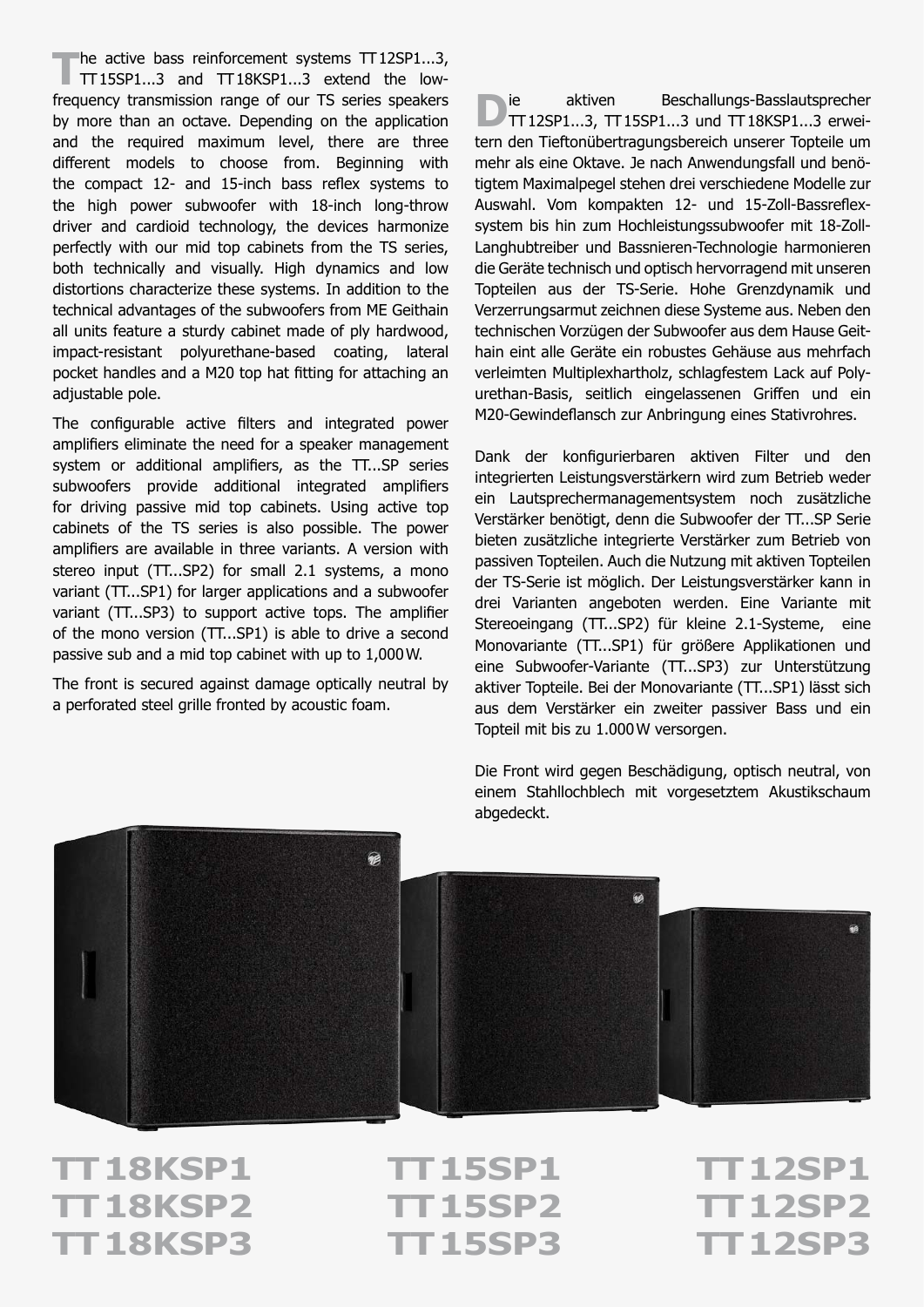## **Specifications**

cabinet type TT12SP1 / TT12SP2 / TT12SP3 TT15SP1 / TT15SP2 / TT15SP3 TT18KSP1 / TT18KSP2 / TT18KSP3 vented cabinet vented cabinet cardioid directivity and vented cabinet maximum sound pressure level TT12SP1 / TT12SP2 / TT12SP3 TT15SP1 / TT15SP2 / TT15SP3 TT18KSP1 / TT18KSP2 / TT18KSP3 123dB peak /  $r = 1$  m (3'3") 126dB peak /  $r = 1$  m (3'3") 129dB peak /  $r = 1$  m (3'3") frequency response 40...180Hz −6dB power amplifier variant TT...SP1 (mono) CH1 (TT) CH2 (Top) max.  $1,500W$  @  $8Ω$  (only active bass) max. 2,500 W @  $4\Omega$  (+ passive bass) max. 1,000W @ 8Ω power amplifier variant TT...SP2 (stereo) CH1 (TT) CH2 (Top L) CH2 (Top R) max. 1,500W @ 8Ω max. 800W @ 4Ω max. 800W @ 4Ω power amplifier variant TT...SP3 (sub only) CH1 (TT) max.  $1,500W \oplus 8\Omega$  (only active bass) max. 2,500 W  $@$  4Ω (+ passive bass) connectors variant TT...SP1 (mono) inputs outputs mains connectors configuration interfaces 1× XLR input RC symm. +6dBu 1× XLR loop output 1× Speakon NL4 SUB 1× Speakon NL4 TOP 1× Powercon IN (85V−265V, 50−60Hz, max. 2,400VA) 1× Powercon OUT (max. 15A) 1× USB 1× RJ45 Ethernet connectors variant TT...SP2 (stereo) inputs outputs mains connectors configuration interfaces 2× XLR input RC symm. +6dBu 2× Speakon NL4 TOP 1× Powercon IN (85V−265V, 50−60Hz, max. 2,400VA) 1× Powercon OUT (max. 15A) 1× USB 1× RJ45 Ethernet connectors variant TT...SP3 (sub only) inputs outputs mains connectors configuration interfaces 1× XLR input RC symm. +6dBu 1× XLR loop output 1× Speakon NL4 SUB 1× Powercon IN (85V−265V, 50−60Hz, max. 2,400VA) 1× Powercon OUT (max. 15A)  $1\times$  USB 1× RJ45 Ethernet equalizer 10× free programmable EQ's per input channel transducers TT12SP1 / TT12SP2 / TT12SP3 TT15SP1 / TT15SP2 / TT15SP3 TT18KSP1 / TT18KSP2 / TT18KSP3 12″ cone 15″ cone 18″ cone mechanical dimensions ( $w \times h \times d$ ) TT12SP1 / TT12SP2 / TT12SP3 TT15SP1 / TT15SP2 / TT15SP3 TT18KSP1 / TT18KSP2 / TT18KSP3  $470 \times 470 \times 510$  mm  $(18.5'' \times 18.5'' \times 20.1'')$  $550 \times 550 \times 600$  mm  $(21.7'' \times 21.7'' \times 23.6'')$ 660  $\times$  660  $\times$  590 mm (26.0"  $\times$  26.0"  $\times$  23.2") weight TT12SP1 / TT12SP2 / TT12SP3 TT15SP1 / TT15SP2 / TT15SP3 TT18KSP1 / TT18KSP2 / TT18KSP3 34.5kg (76.1lbs) 39.5kg (87.1lbs) 49.5kg (109.1lbs) design of the cabinet lumber-core plywood with scratch proof structure coating black RAL9005, other colours optional integrated top hat fitting for speaker poles with M20 thread